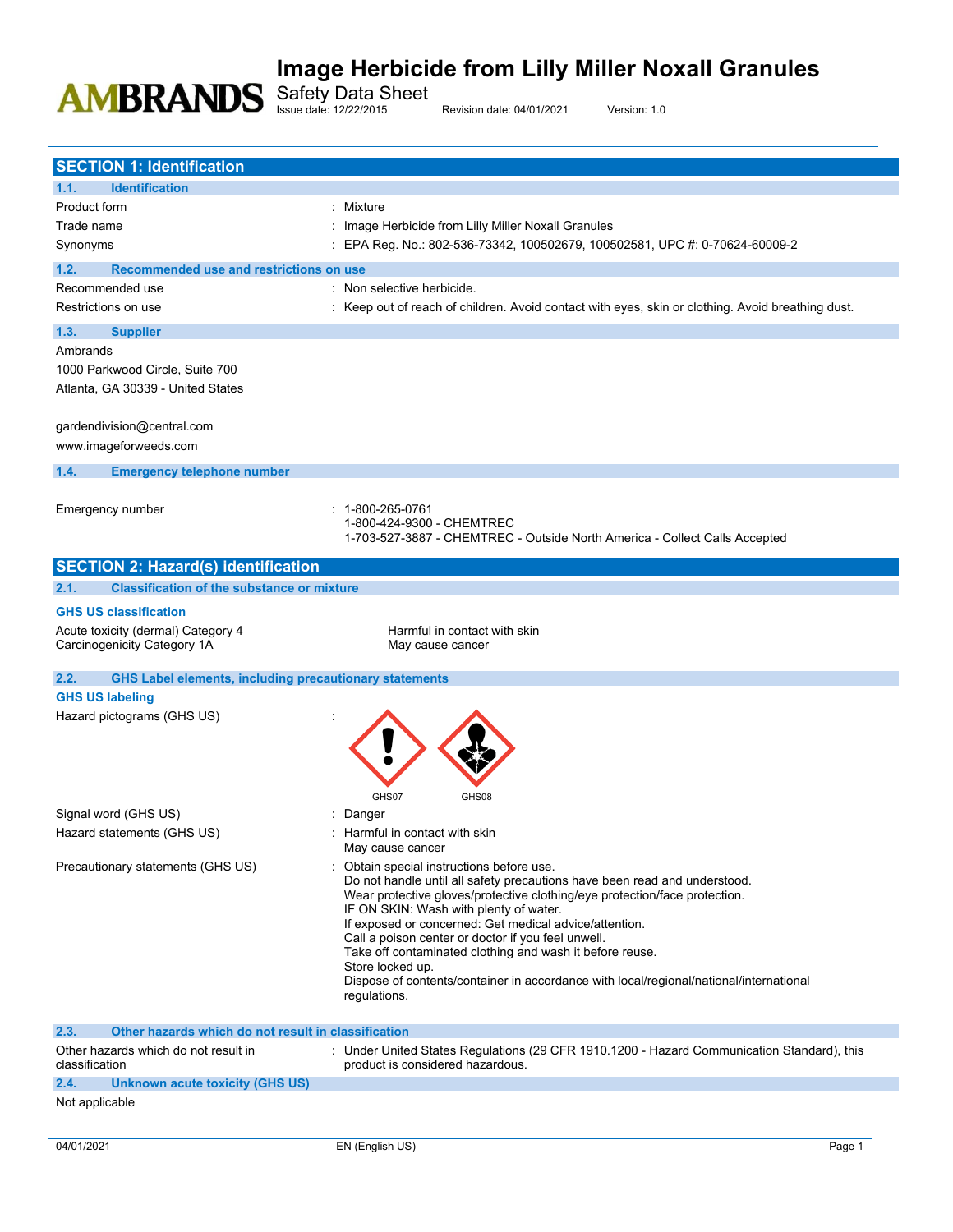**SECTION 3: Composition/Information on ingredients**

Safety Data Sheet

| 3.1.<br><b>Substances</b>                                               |                                                                                                                                                                                                                             |                           |                |
|-------------------------------------------------------------------------|-----------------------------------------------------------------------------------------------------------------------------------------------------------------------------------------------------------------------------|---------------------------|----------------|
| Not applicable                                                          |                                                                                                                                                                                                                             |                           |                |
| 3.2.<br><b>Mixtures</b>                                                 |                                                                                                                                                                                                                             |                           |                |
| <b>Name</b>                                                             |                                                                                                                                                                                                                             | <b>Product identifier</b> | %              |
| 2,6-Dichlorobenzonitrile                                                |                                                                                                                                                                                                                             | (CAS-No.) 1194-65-6       | $\overline{2}$ |
| Silica, crystalline - quartz                                            |                                                                                                                                                                                                                             | (CAS-No.) 14808-60-7      | $\geq 0.1$     |
| Non-hazardous and/or does not meet criteria for classification          |                                                                                                                                                                                                                             | (CAS-No.) N/A             | Balance        |
|                                                                         |                                                                                                                                                                                                                             |                           |                |
| <b>SECTION 4: First-aid measures</b>                                    |                                                                                                                                                                                                                             |                           |                |
| 4.1.<br><b>Description of first aid measures</b>                        |                                                                                                                                                                                                                             |                           |                |
| First-aid measures after inhalation                                     | : IF INHALED: Remove person to fresh air and keep comfortable for breathing. Call a POISON<br>CENTER or doctor/physician if you feel unwell.                                                                                |                           |                |
| First-aid measures after skin contact                                   | : IF ON SKIN: Wash with plenty of soap and water. Wash skin with plenty of water. Take off<br>contaminated clothing. If skin irritation or rash occurs: Get medical advice/attention.                                       |                           |                |
| First-aid measures after eye contact                                    | : IF IN EYES: Rinse cautiously with water for several minutes. Remove contact lenses, if present<br>and easy to do. Continue rinsing. If eye irritation persists: Get medical advice and attention.                         |                           |                |
| First-aid measures after ingestion                                      | : IF SWALLOWED: Call a POISON CENTER or doctor/physician if you feel unwell. Rinse mouth.<br>Do NOT induce vomiting unless directed to do so by medical personnel.                                                          |                           |                |
| 4.2.<br>Most important symptoms and effects (acute and delayed)         |                                                                                                                                                                                                                             |                           |                |
| Symptoms/effects after skin contact                                     | : Harmful in contact with skin.                                                                                                                                                                                             |                           |                |
| Chronic symptoms                                                        | : May cause cancer.                                                                                                                                                                                                         |                           |                |
| Immediate medical attention and special treatment, if necessary<br>4.3. |                                                                                                                                                                                                                             |                           |                |
| Treat symptomatically.                                                  |                                                                                                                                                                                                                             |                           |                |
|                                                                         |                                                                                                                                                                                                                             |                           |                |
| <b>SECTION 5: Fire-fighting measures</b>                                |                                                                                                                                                                                                                             |                           |                |
| 5.1.<br>Suitable (and unsuitable) extinguishing media                   |                                                                                                                                                                                                                             |                           |                |
| Suitable extinguishing media                                            | : Use extinguishing agent suitable for surrounding fire.                                                                                                                                                                    |                           |                |
| Unsuitable extinguishing media                                          | : Avoid heavy hose streams.                                                                                                                                                                                                 |                           |                |
| 5.2.<br>Specific hazards arising from the chemical                      |                                                                                                                                                                                                                             |                           |                |
| Reactivity                                                              | : The product is non-reactive under normal conditions of use, storage and transport.                                                                                                                                        |                           |                |
| 5.3.<br>Special protective equipment and precautions for fire-fighters  |                                                                                                                                                                                                                             |                           |                |
| Firefighting instructions                                               | : Do not allow fire fighting water to escape into waterways or sewers. Keep unauthorized<br>personnel away.                                                                                                                 |                           |                |
| Protection during firefighting                                          | : Do not attempt to take action without suitable protective equipment. Self-contained breathing<br>apparatus. Complete protective clothing.                                                                                 |                           |                |
| <b>SECTION 6: Accidental release measures</b>                           |                                                                                                                                                                                                                             |                           |                |
| 6.1.                                                                    | Personal precautions, protective equipment and emergency procedures                                                                                                                                                         |                           |                |
| 6.1.1.                                                                  |                                                                                                                                                                                                                             |                           |                |
| For non-emergency personnel<br><b>Emergency procedures</b>              | : Wear appropriate personal protective equipment, avoid direct contact.                                                                                                                                                     |                           |                |
|                                                                         |                                                                                                                                                                                                                             |                           |                |
| 6.1.2.<br>For emergency responders                                      |                                                                                                                                                                                                                             |                           |                |
| Protective equipment                                                    | Do not attempt to take action without suitable protective equipment. Positive pressure self-<br>contained breathing apparatus (SCBA). For further information refer to section 8: Exposure<br>controls/personal protection. |                           |                |
| Emergency procedures                                                    | Do NOT wash away into sewer. Avoid release to the environment. Evacuate unnecessary<br>personnel. Stay upwind. Stop release. Ventilate area. Wear appropriate personal protective<br>equipment, avoid direct contact.       |                           |                |
| 6.2.<br><b>Environmental precautions</b>                                |                                                                                                                                                                                                                             |                           |                |
| Avoid release to the environment.                                       |                                                                                                                                                                                                                             |                           |                |
| 6.3.<br>Methods and material for containment and cleaning up            |                                                                                                                                                                                                                             |                           |                |
| Methods for cleaning up                                                 | : Sweep or scoop spills, dispose of any unusable material in approved landfill. Use appropriate                                                                                                                             |                           |                |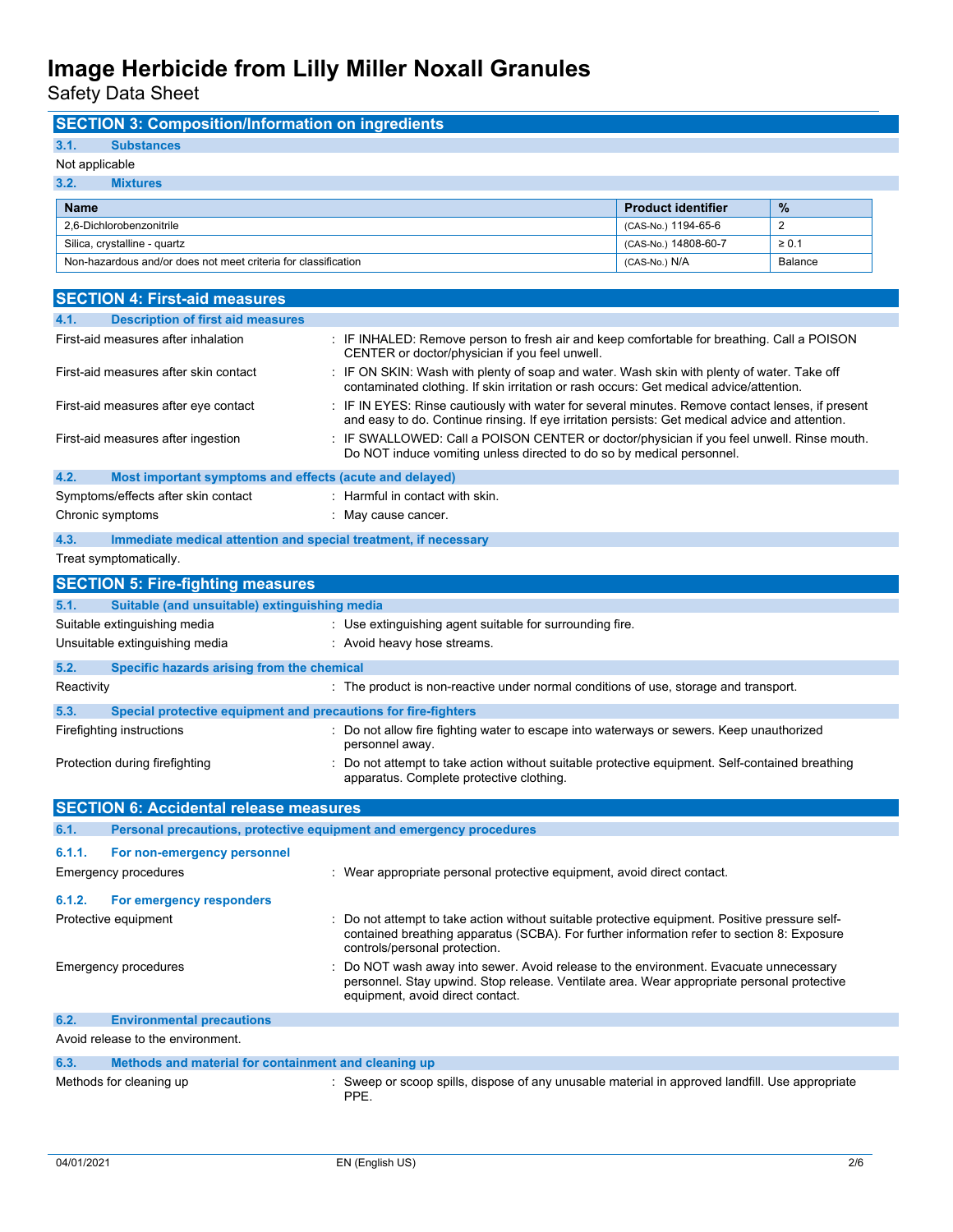Safety Data Sheet

|      | <b>SECTION 7: Handling and storage</b>                       |                                                                                                                                                                                                                                                                                                                                                                                          |
|------|--------------------------------------------------------------|------------------------------------------------------------------------------------------------------------------------------------------------------------------------------------------------------------------------------------------------------------------------------------------------------------------------------------------------------------------------------------------|
| 7.1. | <b>Precautions for safe handling</b>                         |                                                                                                                                                                                                                                                                                                                                                                                          |
|      | Precautions for safe handling                                | : Ensure good ventilation of the work station. Do not handle until all safety precautions have<br>been read and understood. Take all necessary technical measures to avoid or minimize the<br>release of the product on the workplace. Provide local exhaust or general room ventilation.<br>Wear personal protective equipment. Avoid contact with skin and eyes. Avoid dust formation. |
|      | Hygiene measures                                             | : Contaminated work clothing should not be allowed out of the workplace. Wash contaminated<br>clothing before reuse. Do not eat, drink or smoke when using this product. Always wash hands<br>after handling the product.                                                                                                                                                                |
| 7.2. | Conditions for safe storage, including any incompatibilities |                                                                                                                                                                                                                                                                                                                                                                                          |
|      | Storage conditions                                           | : Store locked up. Store in a well-ventilated place. Keep cool. Store in a dry place. Keep<br>container tightly closed. Keep only in original container.                                                                                                                                                                                                                                 |

## **SECTION 8: Exposure controls/personal protection**

## **8.1. Control parameters**

| Silica, crystalline - quartz (14808-60-7) |                  |                                                           |
|-------------------------------------------|------------------|-----------------------------------------------------------|
| <b>ACGIH</b>                              | ACGIH OEL TWA    | $0.025$ mg/m <sup>3</sup> (respirable particulate matter) |
| <b>OSHA</b>                               | OSHA PEL TWA [1] | 50 $\mu$ g/m <sup>3</sup>                                 |
| IDLH                                      | IDLH             | 50 mg/m <sup>3</sup> (respirable dust)                    |
| <b>NIOSH</b>                              | NIOSH REL TWA    | $0.05$ mg/m <sup>3</sup> (respirable dust)                |

#### **8.2. Appropriate engineering controls**

Appropriate engineering controls : Adequate ventilation systems as needed to control concentrations of airborne contaminants below applicable threshold limit values.

Environmental exposure controls : Avoid release to the environment.

#### **8.3. Individual protection measures/Personal protective equipment**

#### **Hand protection:**

Protective gloves

#### **Eye protection:**

Safety glasses

#### **Skin and body protection:**

If prolonged exposure is anticipated, it is recommended for handlers to wear appropriate clothing to prevent skin contact.

#### **Respiratory protection:**

In case of insufficient ventilation, use NIOSH approved respiratory protection.



| <b>SECTION 9: Physical and chemical properties</b> |                                                       |     |
|----------------------------------------------------|-------------------------------------------------------|-----|
| 9.1.                                               | Information on basic physical and chemical properties |     |
| Physical state                                     | : Solid                                               |     |
| Appearance                                         | : White or brown solid granules                       |     |
| Color                                              | : White or brown                                      |     |
| Odor                                               | : No data available                                   |     |
| Odor threshold                                     | : No data available                                   |     |
| pH                                                 | $:$ Not applicable                                    |     |
| Melting point                                      | : No data available                                   |     |
| Freezing point                                     | : No data available                                   |     |
| 04/01/2021                                         | EN (English US)                                       | 3/6 |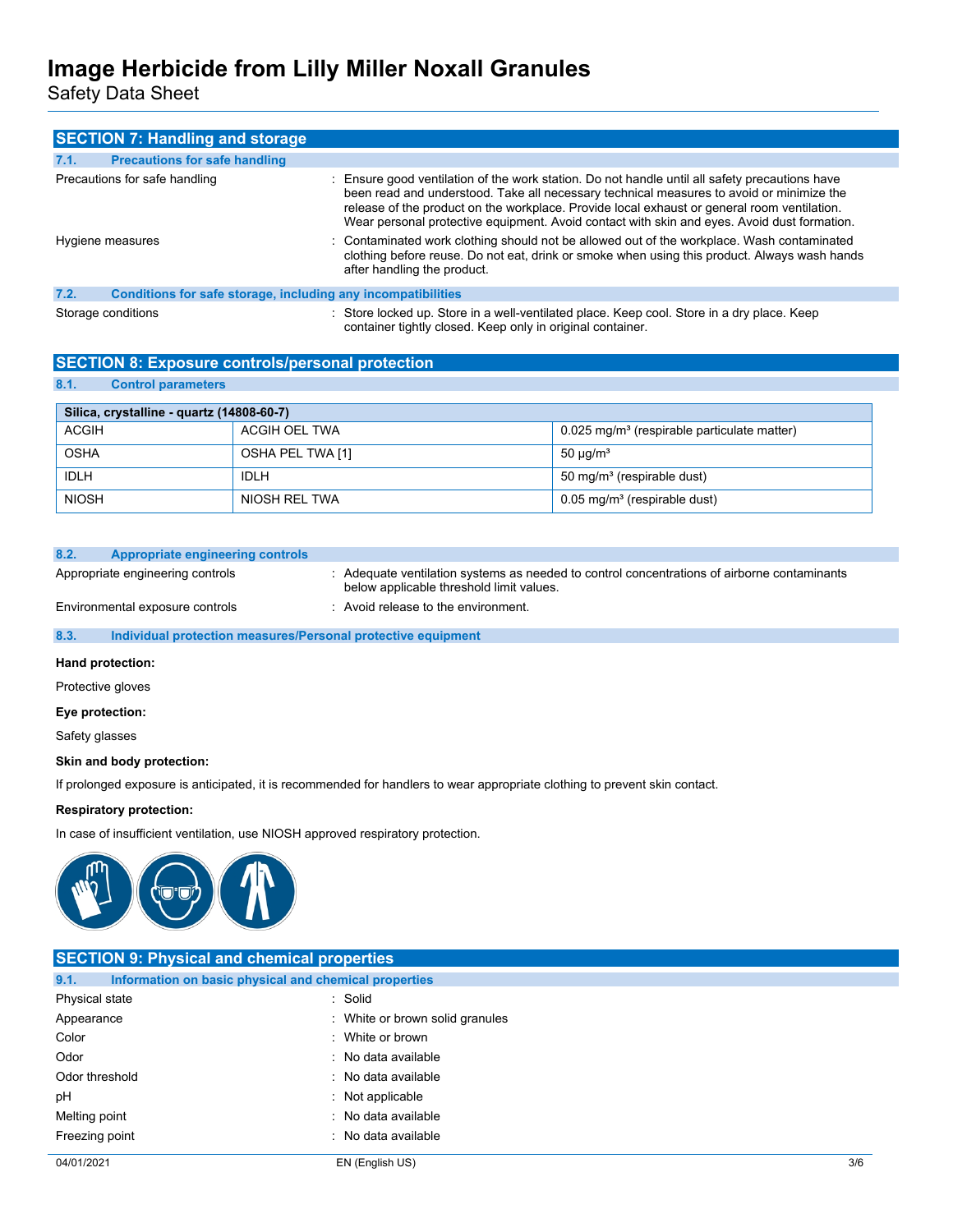Safety Data Sheet

| Boiling point                                   | : No data available |
|-------------------------------------------------|---------------------|
| Flash point                                     | Not applicable      |
| Relative evaporation rate (butyl acetate=1)     | No data available   |
| Flammability (solid, gas)                       | Non-flammable       |
| Vapor pressure                                  | No data available   |
| Relative vapor density at 20 °C                 | No data available   |
| Relative density                                | No data available   |
| Solubility                                      | Soluble             |
| Partition coefficient n-octanol/water (Log Pow) | No data available   |
| Auto-ignition temperature                       | Not applicable      |
| Decomposition temperature                       | No data available   |
| Viscosity, kinematic                            | Not applicable      |
| Viscosity, dynamic                              | Not applicable      |
| <b>Explosion limits</b>                         | Not applicable      |
| <b>Explosive properties</b>                     | Not explosive       |
| Oxidizing properties                            | Not applicable      |
|                                                 |                     |

#### **9.2. Other information**

No additional information available

## **SECTION 10: Stability and reactivity**

# **10.1. Reactivity**

The product is non-reactive under normal conditions of use, storage and transport.

#### **10.2. Chemical stability**

Stable under normal conditions.

#### **10.3. Possibility of hazardous reactions**

No dangerous reactions known under normal conditions of use. Hazardous polymerization will not occur.

#### **10.4. Conditions to avoid**

Avoid extreme temperatures. Avoid direct sunlight.

#### **10.5. Incompatible materials**

Strong acids. Strong oxidizing agents.

#### **10.6. Hazardous decomposition products**

Under normal conditions of storage and use, hazardous decomposition products should not be produced.

## **SECTION 11: Toxicological information**

### **11.1. Information on toxicological effects**

| Image Herbicide from Lilly Miller Noxall Granules |              |
|---------------------------------------------------|--------------|
| LD50 oral                                         | > 3160 mg/kg |
| LD50 dermal                                       | > 1350 mg/kg |
|                                                   |              |

| Silica, crystalline - quartz (14808-60-7)                                                                               |                            |
|-------------------------------------------------------------------------------------------------------------------------|----------------------------|
| Listed on IARC (International Agency for Research on Cancer), Listed as carcinogen on NTP (National Toxicology Program) |                            |
| IARC group                                                                                                              | 1 - Carcinogenic to humans |
| National Toxicity Program (NTP) Status                                                                                  | Known Human Carcinogens    |
| In OSHA Hazard Communication Carcinogen list?                                                                           | Yes                        |

| <b>GHS-US Properties</b>          | <b>Classification</b>         |
|-----------------------------------|-------------------------------|
| Acute toxicity (oral)             | Not classified                |
| Acute toxicity (dermal)           | Harmful in contact with skin. |
| Acute toxicity (inhalation)       | Not classified                |
| Skin corrosion/irritation         | Not classified                |
| Serious eye damage/irritation     | Not classified                |
| Respiratory or skin sensitization | Not classified                |
| Germ cell mutagenicity            | Not classified                |
| Carcinogenicity                   | May cause cancer.             |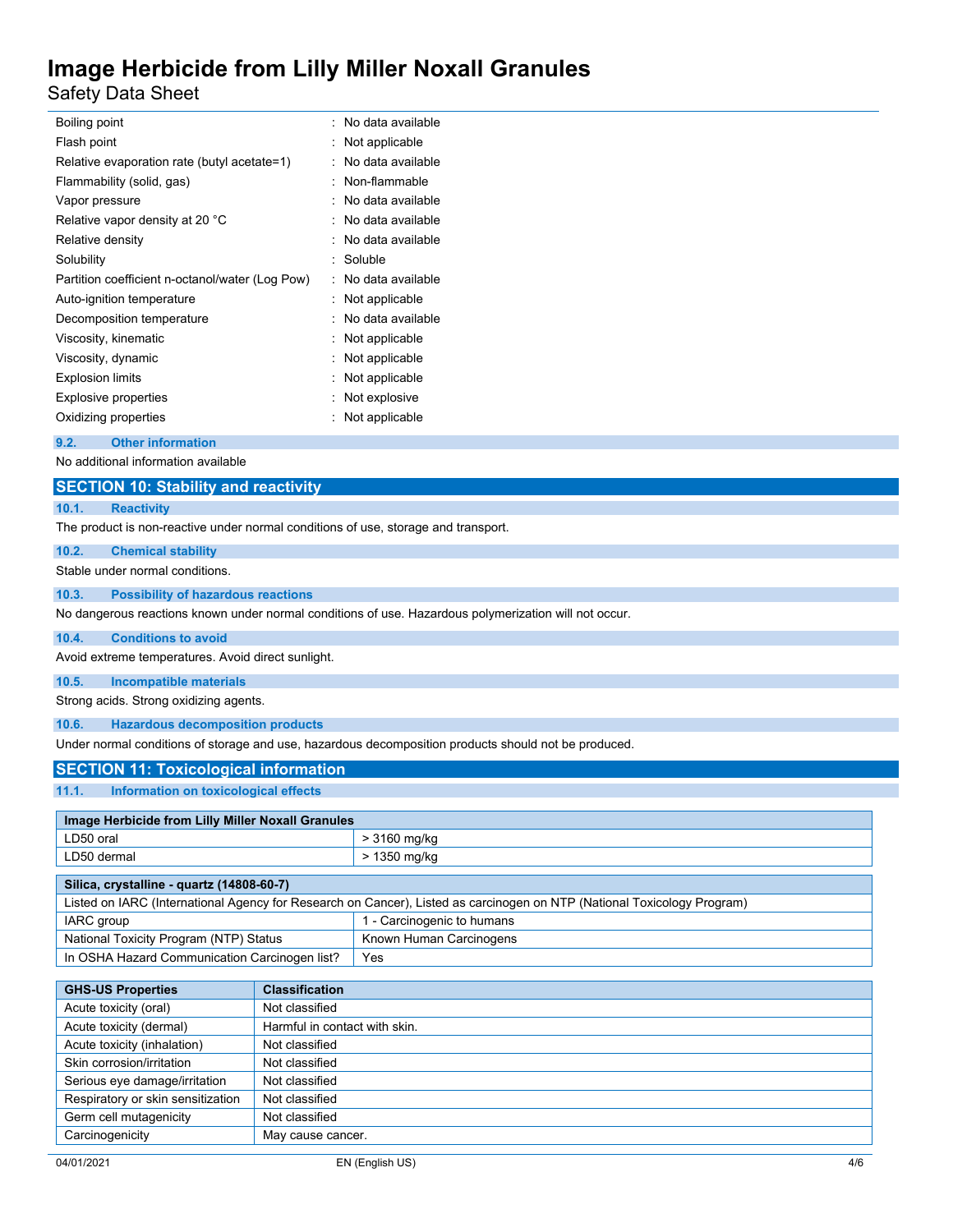Safety Data Sheet

| Reproductive toxicity                                 | Not classified |
|-------------------------------------------------------|----------------|
| Specific target organ toxicity<br>(single exposure)   | Not classified |
| Specific target organ toxicity<br>(repeated exposure) | Not classified |
| Aspiration hazard                                     | Not classified |

#### **Potential health effects**

| <b>Inhalation</b>           |                                                                                                                                                                                                                                                                                                                                            |
|-----------------------------|--------------------------------------------------------------------------------------------------------------------------------------------------------------------------------------------------------------------------------------------------------------------------------------------------------------------------------------------|
| Acute                       | : Acute Silicosis can occur with exposures to very high concentrations of respirable crystalline silica over a very short<br>time period, sometimes as short as a few months. The symptoms of acute silicosis include progressive shortness of<br>breath, fever, cough and weight loss. Exposure to dust may cause respiratory irritation. |
| Chronic                     | : Repeated and prolonged exposure to crystalline silica containing materials may cause irritation and/or lung damage<br>silicosis, fibrosis, inflammation, cancer.                                                                                                                                                                         |
| <b>Skin</b>                 |                                                                                                                                                                                                                                                                                                                                            |
| Acute                       | : Harmful if absorbed through skin. May cause skin irritation.                                                                                                                                                                                                                                                                             |
| Eye                         |                                                                                                                                                                                                                                                                                                                                            |
| Acute                       | : Exposure to dust may cause mechanical irritation.                                                                                                                                                                                                                                                                                        |
| Ingestion                   |                                                                                                                                                                                                                                                                                                                                            |
| Acute                       | : Under normal conditions of use, no health effects are expected.                                                                                                                                                                                                                                                                          |
| <b>Mutagenicity</b>         | Not classified.                                                                                                                                                                                                                                                                                                                            |
| Carcinogenicity             | : Crystalline silica (quartz) inhaled from occupational sources is classified as carcinogenic to humans.                                                                                                                                                                                                                                   |
| <b>Reproductive Effects</b> | : Not classified.                                                                                                                                                                                                                                                                                                                          |

## **SECTION 12: Ecological information**

### **12.1. Toxicity**

| 2,6-Dichlorobenzonitrile (1194-65-6) |                                                                                |
|--------------------------------------|--------------------------------------------------------------------------------|
| LC50 Acute fish 1                    | 3.98 – 9.07 mg/l (Exposure time: 96 h - Species: Pimephales promelas [static]) |
| LC50 Acute fish 2                    | 3.83 – 6.34 mg/l (Exposure time: 96 h - Species: Oncorhynchus mykiss [static]) |
| LC50 Acute fish 3                    | 18 mg/l (Exposure time: 96 h - Species: Oncorhynchus mykiss)                   |
| EC50 - Crustacea [1]                 | 6.2 mg/l (Exposure time: 48 h - Species: Daphnia magna)                        |

| 2.6-Dichlorobenzonitrile (1194-65-6)      |                                                                                  |  |  |  |
|-------------------------------------------|----------------------------------------------------------------------------------|--|--|--|
| Persistence and degradability             | Not readily biodegradable in the soil. Not readily biodegradable in water.       |  |  |  |
| 12.3.<br><b>Bioaccumulative potential</b> |                                                                                  |  |  |  |
| 2,6-Dichlorobenzonitrile (1194-65-6)      |                                                                                  |  |  |  |
| Bioaccumulative potential                 | Low potential for bioaccumulation (BCF $\leq$ 500).                              |  |  |  |
| 12.4.<br><b>Mobility in soil</b>          |                                                                                  |  |  |  |
| 2,6-Dichlorobenzonitrile (1194-65-6)      |                                                                                  |  |  |  |
| Ecology - soil                            | Not toxic to bees. May be harmful to plant growth, blooming and fruit formation. |  |  |  |
|                                           |                                                                                  |  |  |  |

**12.5. Other adverse effects**

No data available

## **SECTION 13: Disposal considerations**

## **13.1. Disposal methods**

Product/Packaging disposal recommendations : Dispose of content and/or container in accordance with local, regional, national, and/or international regulations.

## **SECTION 14: Transport information**

|            | <b>UN number</b> | <b>Proper Shipping Name</b> | <b>Transport hazard</b><br>class(es) | Packing group | <b>Environmental hazards</b>                    |
|------------|------------------|-----------------------------|--------------------------------------|---------------|-------------------------------------------------|
| <b>DOT</b> | Not regulated    | Not regulated               | Not regulated                        | Not regulated | $RQ: 2.6$ -Dichlorobenzonitrile =<br>$100$ lbs. |